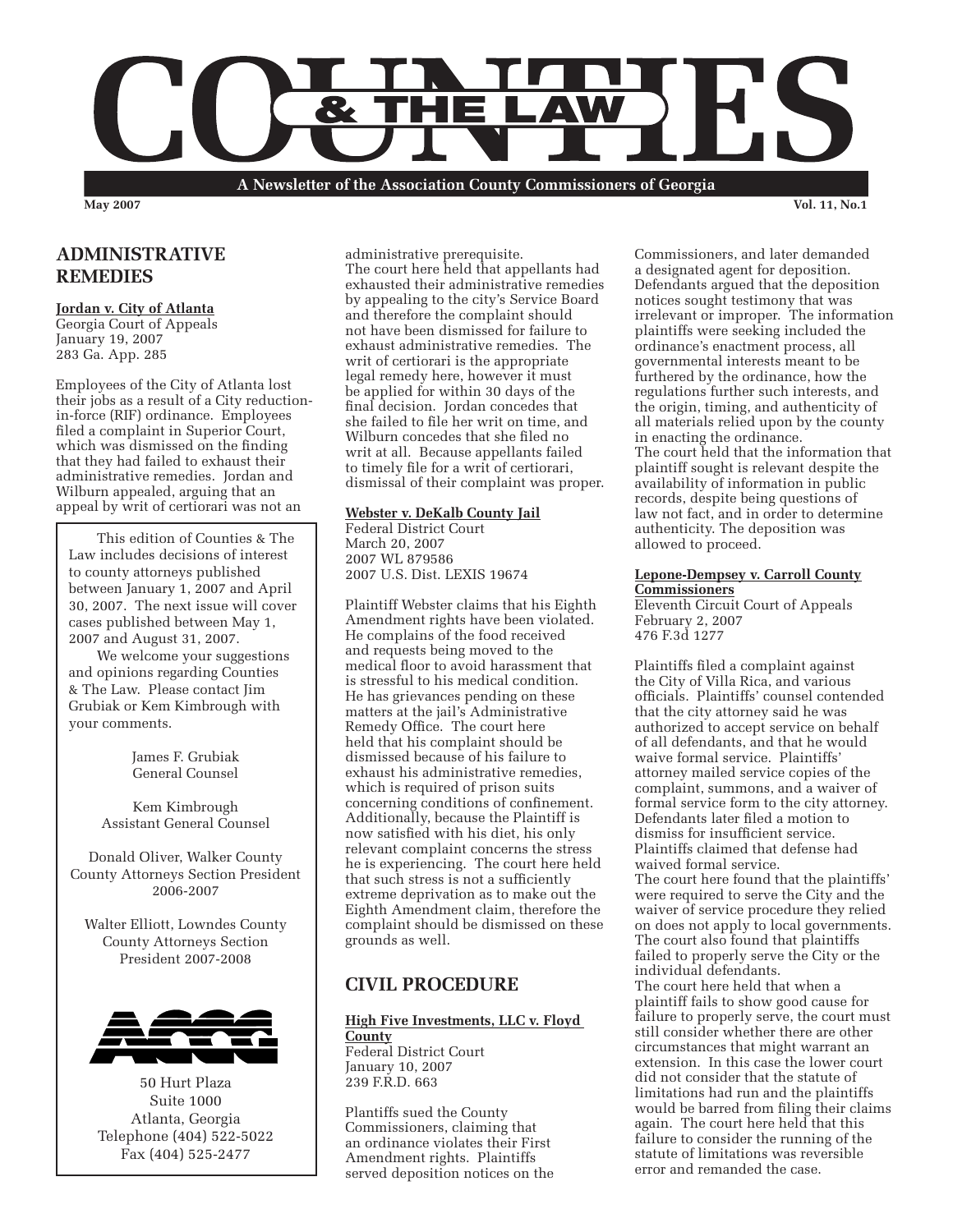

**Smith v. Coffee County Jail** Federal District Court March 27, 2007 2007 WL 947180 2007 U.S. Dist. LEXIS 22285

Plaintiff filed a suit contesting the conditions of his confinement while he was incarcerated in the Coffee County Jail. Smith named the Coffee County Jail as the defendant in this action. While local governments can be sued for the alleged violations, police departments and jails are arms of such governments which are generally not considered to be legal entities subject to suit. Because the Coffee County Jail is a mere vehicle through which the County governs it is not a proper party defendant, and Smith cannot state a claim against it.

## **CONDEMNATION**

### **City of Stockbridge v. Meeks**

Georgia Court of Appeals January 31, 2007 283 Ga. App. 343

The Meeks had reached a tentative agreement with the city of Stockbridge to sell their property to the city in exchange for finished retail space in a new "town center" development, but the City chose not to enter into the agreement and instead condemned their property. The City did not specify the public purpose of the condemnation before the special master, but the Meek's motion to dismiss was denied. The trial court later reversed and dismissed the condemnation petition. The City appealed. The court here held that the trial court's dismissal of the condemnation petition was not error because the city failed to properly plead a valid public purpose as required by law, and the Meeks properly raised the issue of such failure. The court further held that there is no presumption of a valid public purpose absent a finding of bad faith and that the burden of showing that a taking is for a public purpose lies with the City.

# **Department of Transportation v.**

**Camvic Corporation** Georgia Court of Appeals March 19, 2007 2007 WL 805783 2007 Ga. App. LEXIS 296

The Department of Transportation (DOT) was granted its petition to acquire property, owned by Camvic Corporation. The lessee of the property, CVS, requested a jury trial on the issue of just and adequate compensation. Prior to the trial all parties signed a

consent judgment stating among other things that the trial would resolve CVS's claims for business loss, damages to trade fixtures, and relocation expenses. Before the trial the DOT filed a motion in limine to bar any evidence of CVS's business losses from the trial. The trial court denied the motion. The court here held that because the DOT had participated in the consent judgment it could not complain about that judgment on appeal, absent a showing of fraud or mistake.

The court also held that the lessee was not required to specify in the notice of appeal that they were seeking recovery of business losses, therefore the superior court was authorized to give directions on a trial for business losses, and the trial could proceed and include evidence of such losses.

### **Mayo v. City of Stockbridge**

Georgia Court of Appeals March 27, 2007 2007 WL 901473 2007 Ga. App. LEXIS 355

The City of Stockbridge condemned Mayo's land, with the special master awarding Mayo \$58,000. Mayo appealed this award to a jury trial in the superior court and received a judgment of \$63,361. The City thereafter moved for attorney's fees under O.C.G.A. § 22-2-84.1. On appeal from the superior court's decision, Mayo challenged the legality of the taking, certain evidentiary rulings, the jury charge, as well as the award of attorney's fees to the City. The Court of Appeals affirmed the superior court's decision. The court found that Mayo was estopped from protesting the condemnation because she acquiesced in the superior court's judgment by withdrawing the money awarded. The court also affirmed the superior court's overruling of Mayo's objection to expert testimony, finding that special knowledge to qualify an expert may be derived from experience and life study. Additionally, the court found that Mayo's objections to the jury charge were not relevant to the issue of the fair market value of her property. Moreover, the court found the Mayo's objections to the City's motion in limine were inconsequential since she had failed to demonstrate there was no final ruling for the appellate court to review.

## **CONTRACTS**

### **Jacks v. City of Atlanta**

Georgia Court of Appeals March 14, 2007 2007 WL 755192 2007 Ga. App. LEXIS 284 After an explosion in a city park, Atlanta contracted with a company to make repairs. This company hired another company for the project, who in turn hired Jacks. The city later conducted an audit and determined that that company had not paid the subcontractors it had used. Upon the auditor's recommendation, the city paid subcontractor C & S \$373,529 in exchange for them agreeing to ensure that anyone who had done work for them would be paid in full. Jacks filed suit against C & S and the city claiming payment for the work he had done. The lower court found that his claim was barred because of his failure to timely file an ante litem notice. Here, the court finds that the ante litem statute of limitations begins to run when the breach of the city's duty occurs, meaning Jacks claim did not accrue until after Atlanta had paid C & S, therefore Jacks had not failed the ante litem notice requirement. The city also claimed that it was not bound by bond requirements in emergency situations such as this. The court held that Atlanta did not establish that it had treated the event as an emergency because of its failure to produce minutes with a description of the emergency and its failure to

### **McArthur Electric, Inc. v. Cobb County School District**

mention the existence of an emergency

Supreme Court of Georgia March 26, 2007 2007 WL 879006 2007 Ga. LEXIS 250

in the authorizing ordinance.

McArthur Electric was a subcontractor working on the construction of a school in Cobb County. The contractor terminated services with McArthur, claiming that the subcontractor was in default. In addition to filing suit against the contractor, McArthur brought this action against the school district for an equitable lien on the funds that were owed to the general contractor. The lower court and the Supreme Court held that the subcontractor has an adequate legal remedy under the general contractor's payment bond. Because McArthur had an adequate legal remedy in the form of the payment bond, the equitable remedy of a lien on funds held by the owner of a public works project was not available.

### **Williams v. City of Atlanta**

Supreme Court of Georgia January 8, 2007 281 Ga. 478

The appellant, Williams, appealed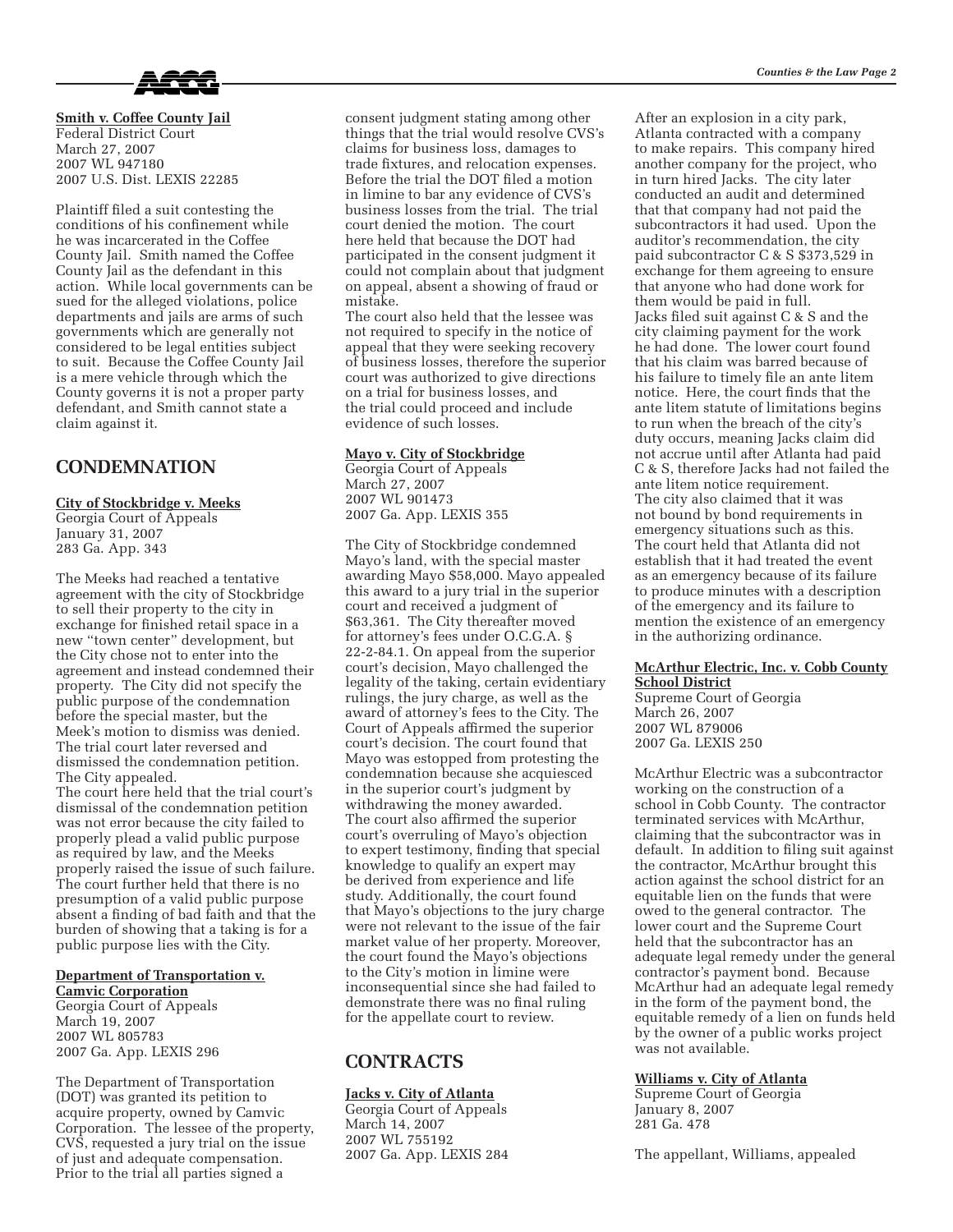

from an adverse decision by the trial court on his claims against the City for mandamus and quantum meruit relief. The appeal is a renewal action of the appellant's 2003 claims for breach of contract and fraud against the City. Williams alleged that, while he had resigned from employment in 1997, the City rehired him with the understanding that he would receive credit for his former years of service and be paid accordingly. The trial court ruled that the two-year statute of limitations had run on Willams's breach of contract action and found that the complaint failed to state a claim for fraud. Though Williams had previously dismissed a claim for quantum meruit in 2003, he reasserted this claim along with a new claim for mandamus relief. Williams sought to enforce a 2001 Bureau of Labor Relations grievance decision, which stated that the Bureau had "no objection to any accommodation" to rectify the dispute. However, the court upheld the trial court's grant of summary judgment to the City, because that this grievance decision did not entitle the appellant to back pay nor to any reinstatement of his previous position. Additionally, the court found that William's claim for quantum meruit was precluded by the facts that the trial court had previously resolved his contract claim and that Williams was seeking the same compensation under his action for quantum meruit.

## **COUNTY GOVERNING AUTHORITY**

#### **Merry v. Williams**

Supreme Court of Georgia February 5, 2007 281 Ga. 571

An affirmative vote of six members of the Augusta-Richmond County governing authority is required for any action. Merry filed this petition, requesting a declaratory judgment regarding how to count abstaining votes by members.

The trial court dismissed, but the Supreme Court found that this was a proper subject for judicial review because the claim involved interpretation of the voting requirements in the consolidation charter and the rules of procedure.

Merry complains that not counting an abstaining vote as either affirmative or negative is contrary to public policy. The court here finds that the Commission may adopt rules to govern its procedure, but such rules must be read in conjunction with the Consolidation Act. The Consolidation

Act requires that abstentions by commissioners should not be counted as affirmative votes. The rules of procedures required that they not be counted as negative votes. In that the rules were not inconsistent with the Consolidation Act, the court held the abstentions by commissioners must not be counted as either affirmative or negative votes and therefore the appellant was not entitled to declaratory relief.

## **DISCRIMINATION AND HARASSMENT**

### **Crawford v. City of Fairburn**

Eleventh Circuit Court of Appeals February 21, 2007 479 F.3d 774

Officer Tallman filed two internal sexual harassment complaints, one in 2002 and one in 2003. She filed an EEOC charge against the City for the first complaint in 2002, but not the second. Crawford, a Major in the Police Department, investigated the second complaint.

In February 2004, city officials decided to terminate Crawford. He filed an EEOC charge and sued the city claiming that his termination was retaliation for conducting the Tallman investigation. The court here held that to establish a case for retaliation Crawford needed to demonstrate that his activities were statutorily protected. Crawford claimed that his involvement in the internal investigation into Tallman's complaint amounted to participation in the EEOC's investigation which protects him from retaliation. The court however held that the EEOC investigation had ended before Crawford reported the findings of his investigation. Therefore Crawford's 2003 investigation was not part of the EEOC's investigation. The court held that Crawford was not engaging in protected behavior, and therefore was not protected from retaliation.

#### **Forehand v. Fulton County**

Federal District Court March 26, 2007 2007 WL 951501 2007 U.S. Dist. LEXIS 22309

Plaintiff Forehand was denied a promotion, and later terminated after a departmental reorganization. Forehand claims that she was denied a promotion and terminated because of her past charges of race and sex discrimination, and that she was denied a promotion and a transfer on the basis of gender. A county is only liable for a claim

based on respondeat superior if the county's official policy causes a constitutional violation. Here the plaintiff has not identified an officially adopted policy that permits retaliatory action against complaining employees, nor is there evidence of a custom or practice of permitting such retaliation. A plaintiff may establish liability if the decision-maker possessed final authority to establish a policy with respect to the unlawful action. Here there is no evidence that the decision-maker was the county official responsible for establishing county employment policy, and therefore the County cannot be held liable for the alleged retaliatory termination. Hopkins, the defendant who actually terminated Forehand, argues that he has qualified immunity because he was acting within the scope of his discretionary authority. The court here finds that he was acting in a discretionary manner, but the court held that an employee's right to be free from retaliation of the kind alleged here is clearly established, and therefore Hopkins is not entitled to qualified immunity.

#### **Newberry v. Valdosta-Lowndes County Conference Center & Tourism Authority**

Federal District Court March 30, 2007 2007 WL 988719 2007 U.S. Dist. LEXIS 23364

Newberry, a former employee, sued the Authority, claiming that her discharge was in violation Title VII. The Authority argued that it does not meet the statutory definition of "employer" because there are less than fifteen employees. The plaintiff contends that because the Authority is under the common control of the City of Valdosta and Lowndes County, the court must use the integrated enterprise test and consider the total employees of each entity in determining if the Authority meets the definition of "employer" required by the statute. The court here found that the integrated enterprise test was not applicable, and instead the presumption should be that governmental subdivisions that are separate under state law are not to be aggregated for Title VII purposes. The presumption can be overcome if the plaintiff can establish that the government entity was structured with the purpose of evading the reach of federal discrimination law, or if factors manifestly indicate that the entities are so interrelated in matters concerning the employment relationship that they should be treated together under Title VII. The court held that evidence of either was insufficient and therefore,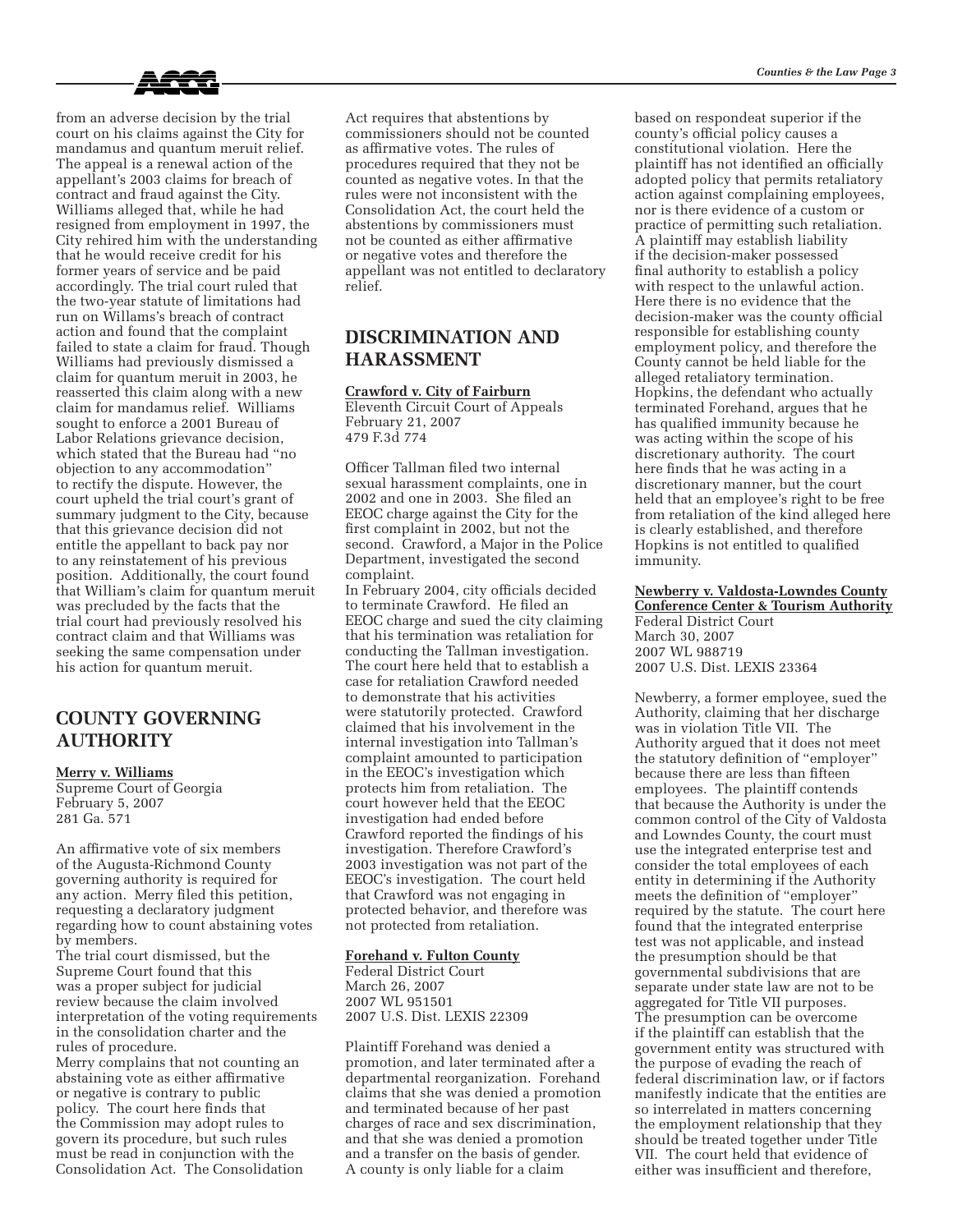

the plaintiff's claim under Title VII is barred.

## **ELECTIONS**

### **McCreary v. Martin**

Supreme Court of Georgia February 26, 2007 281 Ga. 668

McCreary filed a petition contesting the primary election for a county commission chair which he had lost. His petition was dismissed because it was untimely and he had failed to properly verify his petition and serve the State Election Board. About a month and a half later McCreary filed motions for expedited consideration and supersedeas.

The court here considered the timing of the dismissal of McCreary's challenge and his failure to act with dispatch. The court found that while there are situations where last minute requests are unavoidable, this was not such a situation, especially because the general election had already been completed. The court concluded that this election challenge was moot because of McCreary's failure to request relief in a timely manner.

### **EMPLOYMENT**

### **Ewing v. City of Atlanta**

Supreme Court of Georgia February 26, 2007 281 Ga. 652

Ewing was denied a request to work an outside job and he sued for mandamus relief and damages. The City moved for dismissal and the trial court granted their request.

The court here found that the city ordinances governing an employee's request to work an outside job sets forth seven reasons that a supervisor may deny a request. The court here found, however, that the "best interest" reason for the initial denial was merely an unexplained conclusion that gave no indication as to which of the acceptable reasons in the ordinance was relied upon.

The court also found that when the pleadings are correctly construed in favor of Ewing, his complaint tended to show that the city did not properly deny his request, and the city's motion to dismiss did not establish that Ewing could not produce evidence to warrant relief.

#### **Ferdinand v. Board of Commissioners of Fulton County**

Supreme Court of Georgia February 26, 2007 281 Ga. 643

The Fulton County Tax Commissioner, Ferdinand, indicated to the County Personnel Director that he intended to raise the salaries of some people in his office. The Director refused to implement these raises, citing county regulations restricting the tax commissioner from adjusting salaries of civil service employees. Ferdinand claimed that his employees were not county employees, therefore not part of the civil service system. The court found that the employees and deputies were included in the civil service system, therefore Ferdinand did not have the authority to raise their salaries, and the trial court properly granted summary judgment to Fulton County.

### **FREE SPEECH**

**Dennis v. Putnam County School District**

Federal District Court March 21, 2007 2007 WL 891517 2007 U.S. Dist. LEXIS 23598

Plaintiff Dennis was a fiscal officer for the County's Head Start Program. She spoke out regarding some financial mismanagement that she had discovered, and later resigned. She filed suit claiming retaliation in the form of constructive termination in violation of her First Amendment right to free expression. The court here held that for a public employee to sustain a claim of retaliation the speech must be protected, meaning it must address a matter of public concern, and the employee's interests as a citizen must outweigh the interests of the government as an employer. Additionally, the court held that the First Amendment does not protect an employee's speech made pursuant to their official duties. Here the court found that, as a result of practical inquiry and the plaintiff's own admissions, reporting financial irregularities was part of Dennis's official duties, therefore it was not protected by the First Amendment.

### **IMMUNITY**

#### **Alyshah v. Georgia**

Eleventh Circuit Court of Appeals April 11, 2007 2007 WL 1072931 2007 U.S. App. LEXIS 8357

Alyshah brought several state-law tort claims as well as First, Fifth and Fifteenth Amendment violations

against the State of Georgia in federal court which dismissed the case for failure to state a claim upon which relief can be granted. The lower court concluded that the federal claims were barred by Eleventh Amendment immunity, and the state tort claims were barred by the Eleventh Amendment and sovereign immunity. The court here affirmed the lower court decision, finding that the Eleventh Amendment bar against suits has been extended to bar claims against states by its own citizens unless the state consents or Congress has abrogated the state's sovereign immunity. The court held that the Georgia Tort Claims Act preserves the State's sovereign immunity in federal court, even though the state consents to being sued in its own state courts. The court also held that Congress had not abrogated Georgia's sovereign immunity.

#### **Collins v. Summerville**

Georgia Court of Appeals March 7. 2007 284 Ga. App. 54

Collins brought an action against the City of Summerville, claiming that he was injured as a result of negligently installed and maintained swing equipment in one of the City's parks. The trial court granted the City's motion for summary judgment and Collins appealed. The Court of Appeals affirmed. The court found that the City was immune from liability under the Georgia Recreational Property Act, O.C.G.A. § 51-3-20 *et. seq*, which provides liability to landowners that willfully or maliciously fail to warn against a known dangerous condition. In order to demonstrate this failure to warn, the court ruled that Collins must establish that: (1) the City had actual knowledge that the property was being used for recreational purposes; (2) that the City had actual knowledge of the existence of a condition that posed an unreasonable risk of death or serious bodily harm; (3) that the condition was not apparent to those using the property; and (4) that the City chose not to warn the users, disregarding the potential consequences. The court found that Collins was unable to establish that the City had actual knowledge of the specific dangerous conditions which injured him. Because there was no genuine issue of material fact as to whether the City willfully or maliciously failed to warn Collins, the court upheld the trial court's grant of summary judgment.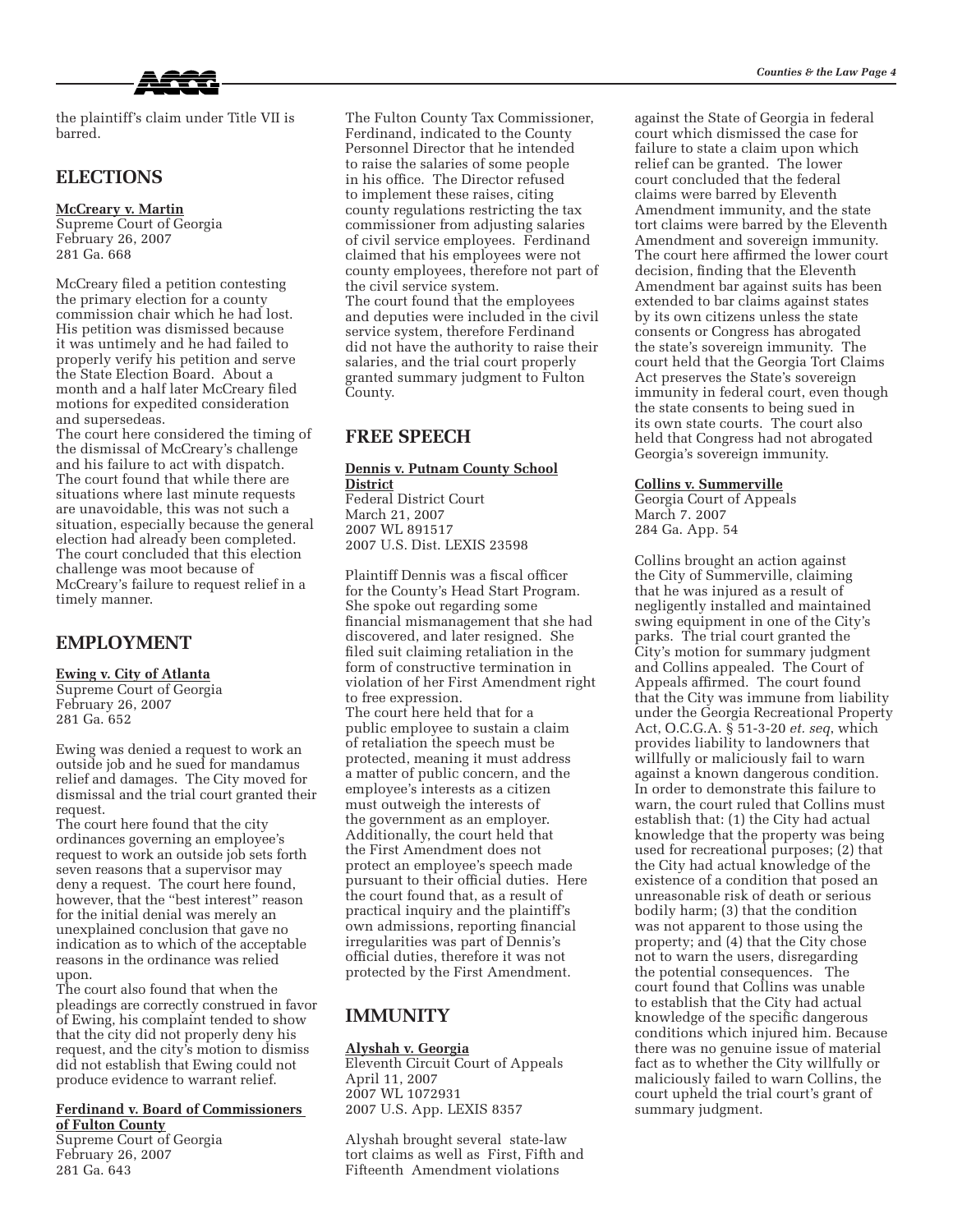

**Leake v. Murphy** Georgia Court of Appeals March 26, 2007 2007 WL 881659 2007 Ga. App. LEXIS 352

Leake appealed from the trial court's grant of summary judgment to the defendant in a negligence action. The trial court found that the appellee had sufficiently established that a statutorily required safety plan was in place at the time the appellant's daughter was injured on school grounds. The appellants argued that the trial court erred in finding that a valid school safety plan had been put into place at the time of the injury. The court disagreed, finding that there was sufficient evidence of the preparation and initiation of such safety plan to uphold the trial court's decision. The appellants further argued that this plan was invalid because there was no evidence that the school formally adopted the plan. The court held that O.C.G.A. § 20-2-1185(a) does not require such formal approval of the school's individual safety plan. The statute merely requires that the county superintendent and county school board ensure that such plans are developed and implemented at each individual school. Additionally, the appellants argued that the safety plan was invalid because the defendants had improperly delegated its development to third parties, such as GEMA. However, the court ruled that the statute authorizes such third party input. Finally, the appellant argued that the trial court erred in not finding that the defendant negligently violated a separate ministerial duty under O.C.G.A. § 20- 2-1185(a) to involve parents, students and school staff in the development of the safety plan. The court held that the general nature of the statutory provision at issue imposed a discretionary duty rather than a ministerial one. The court found that the appellee was entitled to statutory immunity as a matter of law, which barred the appellant's negligence claims.

## **Murray v. Georgia Department of**

**Transportation** Georgia Court of Appeals March 19, 2007 2007 WL 805803 2007 Ga. App. LEXIS 305

Murray's parents and estate brought wrongful death and pain and suffering claims against several defendants, including county employees, claiming they acted negligently in delaying installation of an approved traffic signal and that this failure was the proximate cause of Murray's death.

The county employees moved for dismissal, claiming official immunity from suit. Official immunity protects individuals from suits involving discretionary actions. The court found that the county employees were not required to install the traffic signal or adhere to any time limitation for its installation, therefore any action taken by defendants would have been discretionary. Because these actions would have been discretionary the county employees are entitled to official immunity.

### **Norton v. Cobb County**

Georgia Court of Appeals March 19, 2007 2007 WL 806018 2007 Ga. App. LEXIS 301

After falling from a park swing and injuring himself, plaintiff Daniel Cobb sued the county and county employee Norton. The county claimed sovereign immunity, but the plaintiff argued that the Recreational Properties Act (RPA) waived that immunity. The court held that a waiver of sovereign immunity only occurs when the General Assembly explicitly does so in a statute, and the RPA had no such explicit waiver. Norton claimed official immunity from suit, which applies to discretionary acts. The court held that the Norton's actions here were discretionary and therefore he was entitled to official immunity, which cannot be waived. The county and Norton also argued that even if they lacked immunity, they were still entitled to summary judgment under the RPA. Under the RPA a defendant who acts in a willful or malicious manner does not receive immunity. The test for willfulness requires that the defect not be apparent to those using the property, however the court held that the earlier complaint from someone observing the swing, and the later report from the risk management officer establish that the condition of the swing was apparent to those using the property. Therefore the actions of the county and Norton were not willful, and they have immunity.

### **Reece v. Turner**

Georgia Court of Appeals March 19, 2007 2007 WL 805876 2007 Ga. App. LEXIS 309

Turner filed suit against school officials alleging that they had failed to carry out their ministerial duties, resulting in her being sexually molested while a student by a school employee, Virgil Spaur. Spaur had previously molested another student. Following an internal investigation the relevant child welfare agency was not notified, but the defendants delivered a memorandum to Spaur detailing future conditions of his employment, including requiring that Spaur be supervised any time that students were around. Turner contended that the memo, school administrative regulations, and OCGA §19-7-5 placed ministerial duties upon appellants to report the first incident of molestation and adhere to the requirements in the memo. According to Turner, appellants failed to carry out these ministerial duties, which allowed Spaur the opportunity to molest her. Defendants claimed that they were entitled to official immunity for the claims brought against them in their individual capacities. The court here held that official immunity applies only to discretionary actions. The court held that decisions regarding supervision are discretionary, even when the duty to supervise is incorporated into an internal policy document such as the memo. The court also held that OCGA §19-7-5 and

the administrative regulations do not provide for a civil remedy, only criminal sanctions. Therefore the school officials had none of the alleged ministerial duties and were entitled to official immunity.

#### **Tatroe v. Wheeler**

Eleventh Circuit Court of Appeals March 29, 2007 2007 WL 934716 2007 U.S. App. LEXIS 7510

Tatroe sued, claiming that Wheeler retaliated against her for constitutionally protected speech made while working as a county 911 operator. Wheeler moved for qualified immunity, arguing that the adverse employment actions alleged by Tatroe were motivated by lawful considerations, at least in part, and that therefore he is entitled to immunity.

The court here held that qualified immunity only applies where the record indisputably establishes that the defendant was motivated by lawful considerations. Because the record did not provide indisputable evidence of a lawful motivation, the defendant is not entitled to qualified immunity.

### **Touchton v. Bramble**

Georgia Court of Appeals March 13, 2007 284 Ga. App. 164

While visiting an amusement park with his granddaughter, Touchton was identified by other park patrons as being the person they had earlier seen exposing himself. Touchton was then arrested by a Lowndes County Sheriff's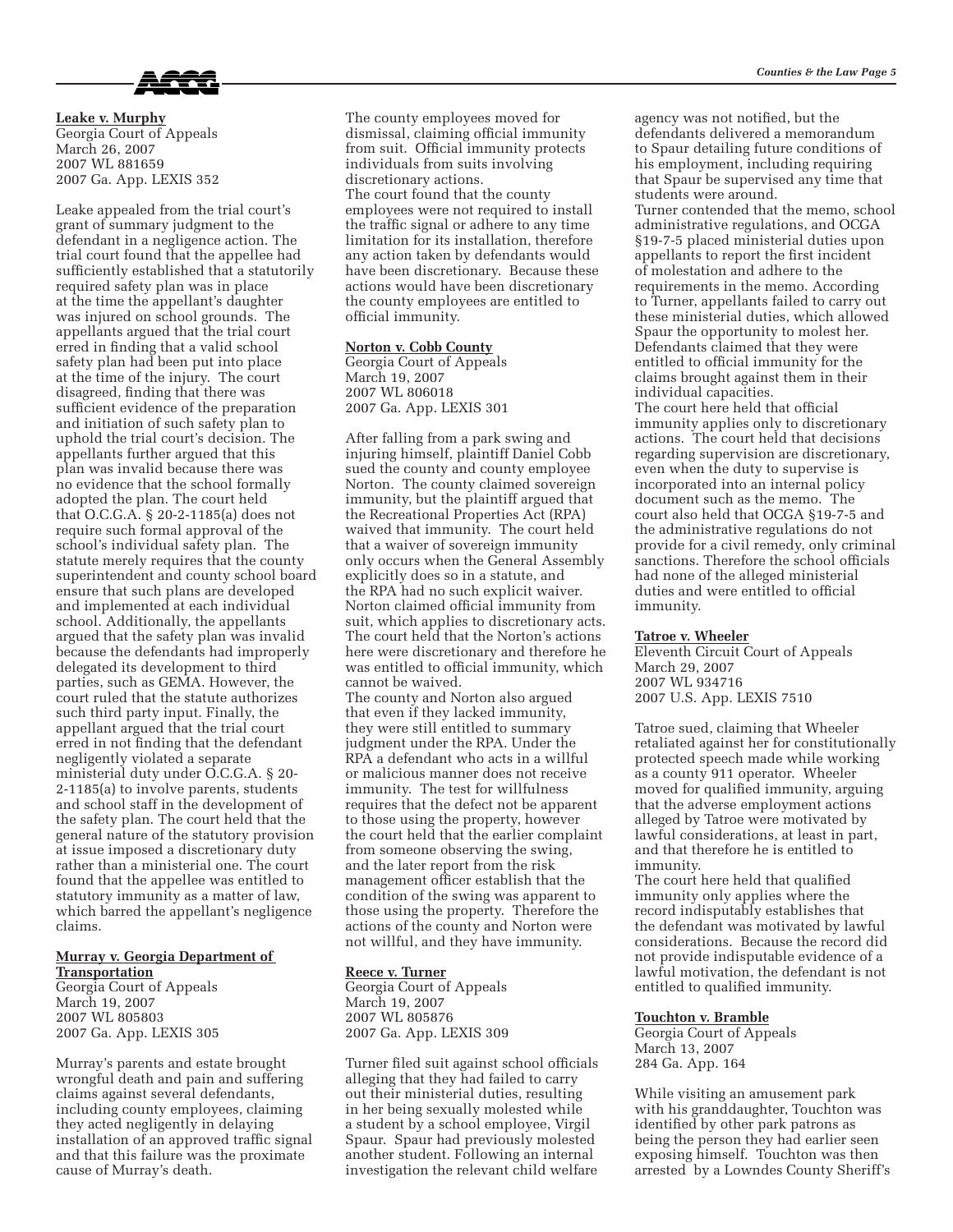

Detective. He and his granddaughter were taken to the Lowndes County jail. Touchton was charged, but later acquitted by a jury. He then sued the amusement park and Detective Bramble on various tort claims.

Touchton contended that the park was responsible for the detective's conduct based on respondeat superior. The court held that the park could not be held responsible for Bramble's actions because he was not under the direction or control of the park, even though they paid him.

Bramble claims official immunity from suit. Official immunity attaches if acts were discretionary and done without willfulness, malice, or corruption. Touchton claims that there are factual issues as to whether there was malice or corruption, arguing that Bramble arrested him before conducting any meaningful investigation. The court here held that there was evidentiary support for the arrest and Bramble's failure to take additional steps does not amount to behavior that would strip him of official immunity.

### **Weldon v. Bartow County Board of Education**

Federal District Court March 16, 2007 2007 WL 842086 2007 U.S. Dist. LEXIS 19112

At a school board meeting, Plaintiff Weldon spoke during the time for public comment, complaining of corruption in the school system. Officer Thurman, employed by the Board of Education as a police officer, was also in attendance. The next day he signed five affidavits alleging criminal defamation against Mr. Weldon. Magistrate Mosely then issued an arrest warrant for Mr. Weldon, who was subsequently arrested and incarcerated overnight. Weldon filed suit claiming that his Fourth Amendment rights were violated by this arrest.

Officer Thurman has argued that he has qualified immunity from this suit. Government officials sued as individuals are entitled to qualified immunity if they are engaging in discretionary action, which Thurman was, and if the plaintiff's constitutional rights were not violated. To determine whether Weldon's constitutional rights were violated the court had to determine if there was probable cause, or even arguable probable cause, for the arrest.

The court found that Thurman had neither actual nor arguable probable cause under any code section and reasonably should have known the arrest was unlawful because he failed to include all relevant information in the

affidavits he signed, and because it is clearly established that a person cannot be arrested for criminal defamation, therefore he was not entitled to qualified immunity.

## **JUVENILES**

### **In re J.S.**

Georgia Court of Appeals February 6, 2007 283 Ga. App. 448

A Baldwin County juvenile court ordered J.S. taken into custody by the Department of Juvenile Justice (DJJ). While in custody of the DJJ, J.S. was presented to medical personnel with a life-threatening condition. DJJ later filed a motion seeking payment by Baldwin County of the medical expenses. Georgia law requires counties to pay for "subsistence" costs for children in custody. The court here found that based on legislative intent, the purpose of protecting the well-being of children, and persuasive authority, "subsistence" included emergency medical treatment. Therefore the medical costs involved here were expenses that should, by law, be charged to the county.

## **OPEN RECORDS**

**Athens Newspapers, LLC v. Unified Government of Athens-Clarke County** Georgia Court of Appeals March 7, 2007 2007 WL 677777 2007 Ga. App. LEXIS 258

Athens Newspapers filed suit against Athens-Clarke County claiming that the denial of a request for police records of an unsolved case was a violation of the Open Records Act. The newspaper argued that the records did not meet an Open Records exemption and that the county violated the act's time requirements.

The county claimed that the investigation was pending, and could still be solved, so the records were exempt. The court here found that there was no progress in the case for several years and that there was no active investigation that will likely lead to solving the case. Because exemptions to the Open Records Act must be construed narrowly the court held that there was no pending investigation in the Stone case and therefore the police records do not fall under the exception. The county also asserts that the records are exempt because their release would reveal facts known only to investigators and the

perpetrator. This reason for denial was not included in the county's refusal to the newspaper. The court found that the county could not rely on an exemption that it did not assert at the time that it denied access to records. Regarding the three business days requirement the court held that the three business day requirement should begin running when the agency, not the custodian, receives the request, otherwise there was great potential for abuse.

## **PUBLIC SERVICES**

**Walker County v. Tri-State Crematory** Georgia Court of Appeals March 7, 2007 284 Ga. App. 34

Walker County filed this suit after the discovery and removal of the unburied and decaying bodies at the Tri-State Crematory. The county sought to recover expenses incurred in dealing with the situation as well as punitive damages.

The defendants asserted that the free public services doctrine, among others, barred the county's claims. The court here held that Georgia has adopted the common-law free public services doctrine, which provides that a county cannot recover the costs of carrying out a public service (either required or discretionary) from a tortfeasor, absent statutory authority or damage to government property. The court found that Walker County was not seeking recovery for injury to its own property, nor did the County point to any statute that authorized recovery. The County also argued that there should be an exception to the free public services doctrine when costs are incurred as the result of the abatement of a public nuisance. The court did not agree, saying that allowing such an exception would swallow the rule because so many expenditures could be characterized as public nuisance abatements.

## **TAXATION**

### **City of Atlanta v. Clayton County Board of Tax Assessors**

Georgia Court of Appeals March 22, 2007 2007 WL 852334 2007 Ga. App. LEXIS 344

The Clayton County Board of Tax Assessors refused to exempt property held by the City of Atlanta from ad valorem property taxes. While normally public property is exempt from taxation,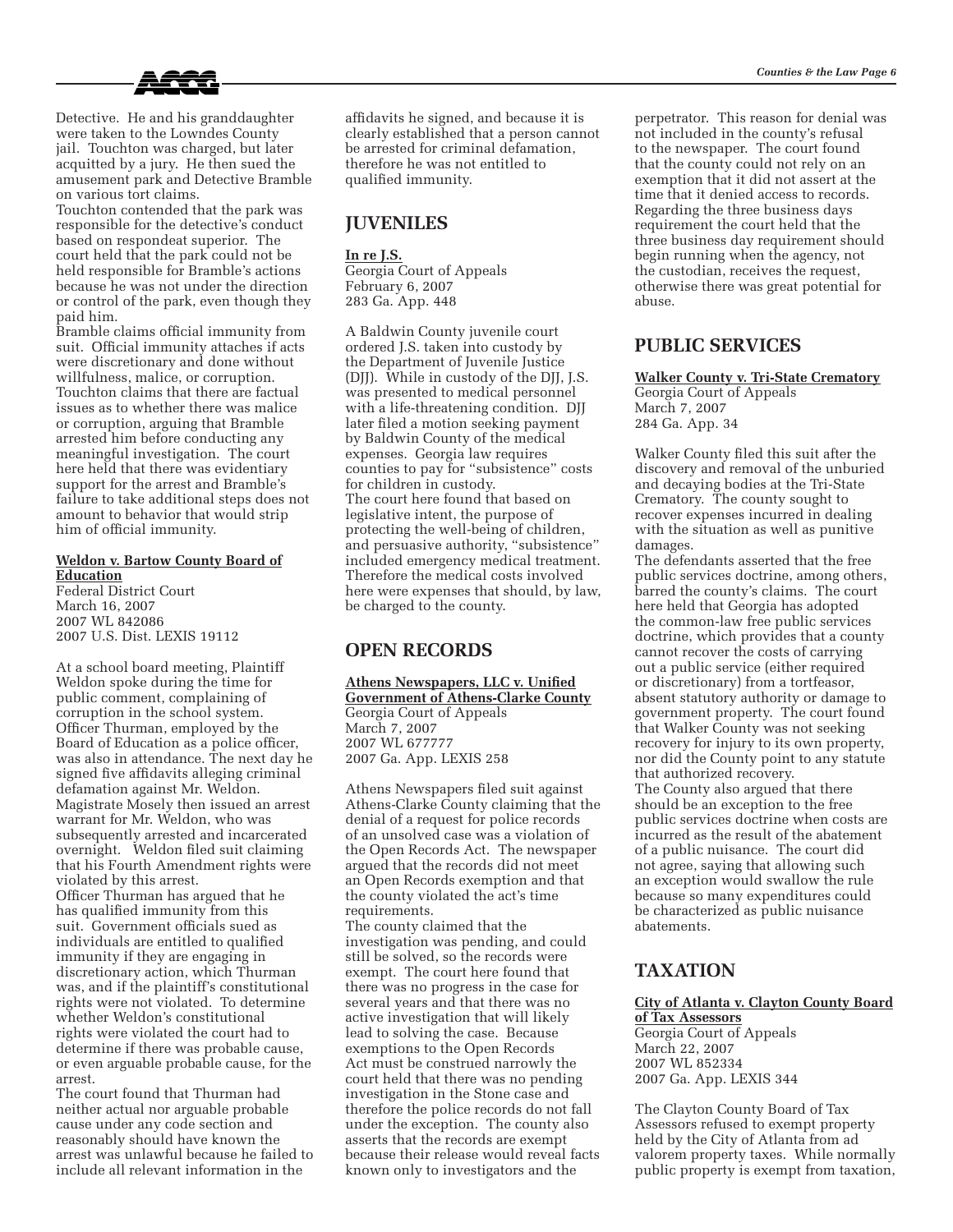

property owned by one political subdivision that is in the territory of another may be taxed, unless if falls within an exemption. The relevant exemption in this case requires at least 25 percent of the land to be developed and actively in use for a government purpose. The court held that the property should be considered in conjunction with the city's other airportrelated property in making the ad valorem tax exemption determination. Because 25 percent of the city's airportrelated property was developed and in use it falls within the ad valorem tax exemption.

### **Georia Power Company v. Monroe County**

Georgia Court of Appeals March 30, 2007 2007 WL 959741 2007 Ga. App. LEXIS 399

Georgia Power submitted, and the State Board of Equalization approved, an estimate of the fair market value of the company's operating property and an assessment ratio for that property. The Monroe County Board of Tax Assessors rejected the State's valuation and ratio, arguing that it had the power to make such changes to the State's determinations.

The court here found that the "final assessment" power of the County did not include a revaluation of market value and reversed the lower court.

## **TAXATION/ CONSTITUTIONAL LAW**

### **Marathon Investment Corp. v. Spinkston**

Supreme Court of Georgia April 24, 2007 2007 WL 1185711 2007 Ga. LEXIS 306

Marathon Investment Corp. appealed the superior court's order that voided a tax sale in which it obtained property used by Hills Avenue Baptist Church as an overflow parking lot. The superior court had found that since the property was owned by the church, it was tax exempt and title was vested back to the trustees of the church. On review, the Supreme Court of Georgia found that the property was included within the meaning of "places of worship" under OCGA § 48-5-41 (a) (2.1) (A) and therefore tax-exempt. Moreover, the Court found that the church was not required to tender the redemption price of unpaid taxes because at the time the property was sold, it was tax-exempt. The Court also found that there were

due process problems with the tax sale. The Court stated that there exists a policy of favoring the owner in such tax sales, particularly in the instant case because it was uncontroverted that the church did not expect the subject property to be taxable. This was compounded by the fact that the trustees were never given proper notice of the tax sale. The Court found that these due process defects resulted in an unconstitutional sale of the church's land and therefore voided the tax sale.

# **TORTS**

### **Best v. Cobb County**

Federal District Court February 5, 2007 2007 WL 433101 2007 U.S. Dist. LEXIS 8016

After being struck by a car being pursued by Cobb County authorities, plaintiffs sued alleging that their rights were violated by the County's failure to train its officers on the proper police pursuit procedures. The Eleventh Circuit has held that a municipality is liable if a plaintiff has shown a constitutional violation, a policy or custom of deliberate indifference toward that constitutional right, and a causal link between the two. The court here held that the County cannot by held liable if the plaintiff did not suffer a constitutional tort at the hands of the pursuing officer, which plaintiff did not. The court also held that plaintiffs did not demonstrate that the alleged indifference on the part of the county was the cause of the injuries sustained by the plaintiff. Furthermore, the training that was provided by the county was more substantial than the training found in other cases where it was considered adequate.

### **City of Atlanta v. Broadnax**

Georgia Court of Appeals April 26, 2007 2007 WL1218231 2007 Ga. App. LEXIS 452

The plaintiff-homeowners brought a nuisance suit against the City as a result of flooding in their neighborhood after a severe rainstorm. The jury awarded a verdict of over \$1.8 million and the City appealed, claiming that the trial court erred in denying its motions for summary judgment and directed verdict. The City asserted that they were immune from the suit. The court found that although the City may be immune from certain negligence actions, it may be held liable if its actions in the construction and maintenance of a

sewer or drainage systems constitute a "continuing, abatable nuisance." The City further argued that the homeowners had failed to establish a claim for nuisance, but the court found that there was sufficient evidence presented to establish this claim. Additionally, the City objected to the trial court's jury charge, claiming that it could have led the jury to believe liability would follow a finding of simple negligence. The court found that the jury charge was not harmful to the City since the trial court made it clear that this was not a negligence case. The City also made objections to other instructions to the jury, but the court did not find reversible error in these instructions. The plaintiff-homeowners filed a cross appeal in which they claimed that the trial court erred in instructing the jury that they were unable to recover damages for both diminution in value and costs of repair. The court dismissed this argument, finding that it conflicts with a long-standing rule to the contrary. Homeowners Broadnax and Wyatt also claimed in their cross appeal that the trial court erred in granting the City's motion for JNOV with respect to their nuisance claims. The court found that the trial court erred in granting this motion with respect to Broadnax, but not Wyatt, because it was clear from the record that only he had provided ante litem notice. Finally, the plaintiffhomeowners claimed that they were entitled to a new trial because the jury did not award attorney fees or litigation expenses. The court upheld the trial court's denial of this motion for a new trial because the resolution of this issue was solely for the jury.

### **Hicks v. McGee**

Georgia Court of Appeals February 22, 2007 283 Ga. App. 678

McGee filed suit against the Fulton County Superior Court Clerk and Deputy Clerk for their failure to notify the Department of Corrections (DOC) of his sentence, which resulted in him serving an additional 22 months in prison. Defendants moved for dismissal, claiming the statute of limitations had run and that they had both official and sovereign immunity. The court found that McGee's continued confinement amounted to a continuous tort that was not eliminated until he was released from prison. Because McGee filed suit six months after his release he had satisfied the statute of limitations. Official immunity applies to individual defendants acting in a discretionary manner, but they may still be liable for ministerial acts. The court here held that the claim concerns a failure to